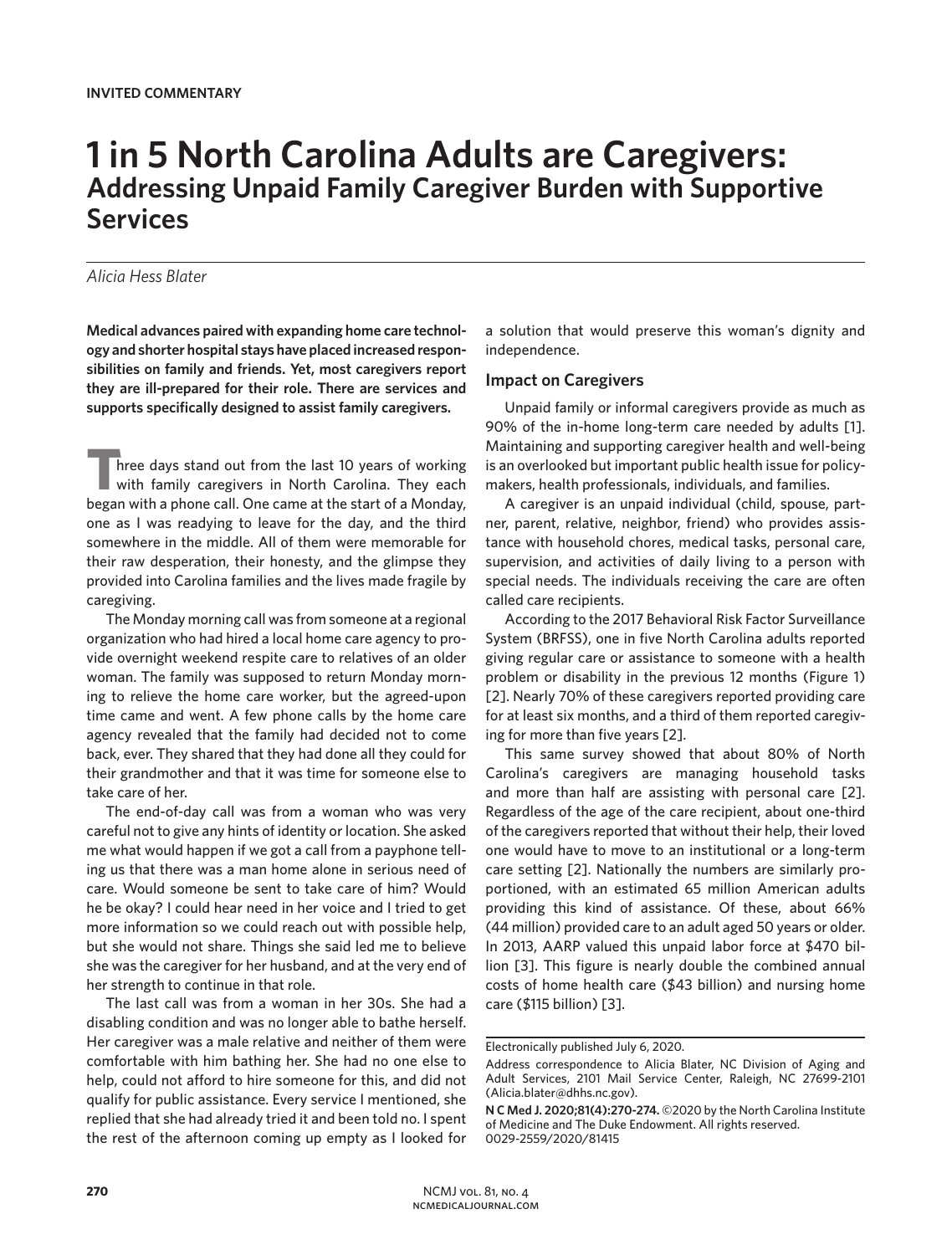*Lakis sidebar*

Medical advances paired with expanding home care technology and shorter hospital stays have placed increased responsibilities on families. Yet most caregivers report they are ill-prepared for their role. Studies consistently report higher levels of depressive symptoms and mental health problems among caregivers than among their non-caregiving peers. Both caregiver depression and perceived burden

increase as the care receiver's functional status declines [4]. Caregivers who experience chronic stress may be at greater risk for cognitive decline including losses in short-term memory, attention, and verbal IQ [4]. As a response to this increased stress, studies have also shown caregivers to have increased alcohol and substance use and to use prescription and psychotropic drugs more than non-caregivers [4].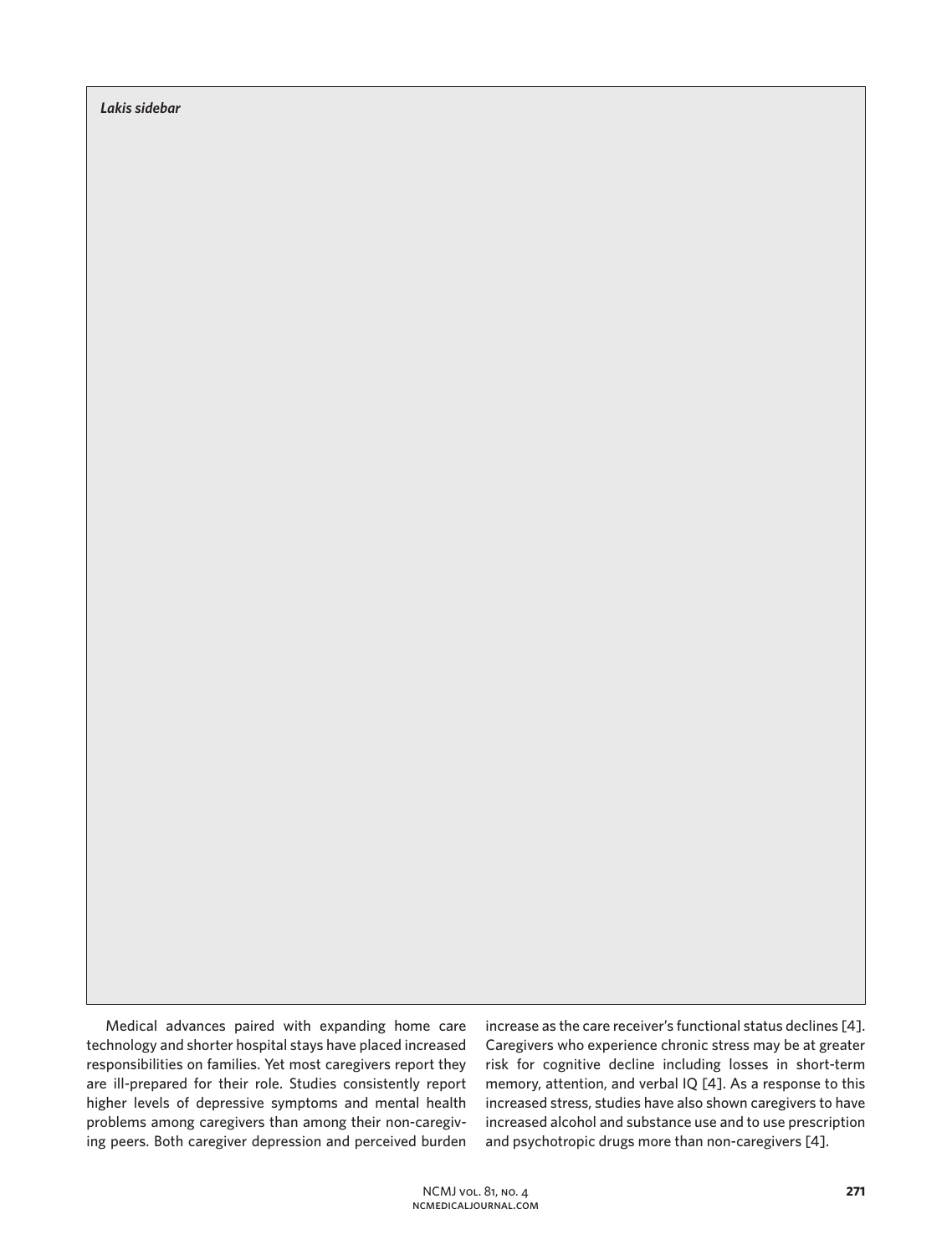*Lakis sidebar continued*

After speaking with and listening to thousands of caregivers from North Carolina and across the country, it is apparent that their journeys to caregiving are often similar. Their loved one had a fall and a hospitalization and could no longer live alone after rehabilitation; their loved one needs more help due to worsening Alzheimer's disease or related dementia; there was a traumatic brain injury, an accident, or

other health crisis; or, for many care recipients, there was a serious illness diagnosis or simply advancing age, and the progression of the disease or frailty has come to the point that they are seeking help. Very few caregivers or care receivers planned for or expected to be in their situation. Yet it is likely that each of us will be either the caregiver or care recipient at some point in our lifetime.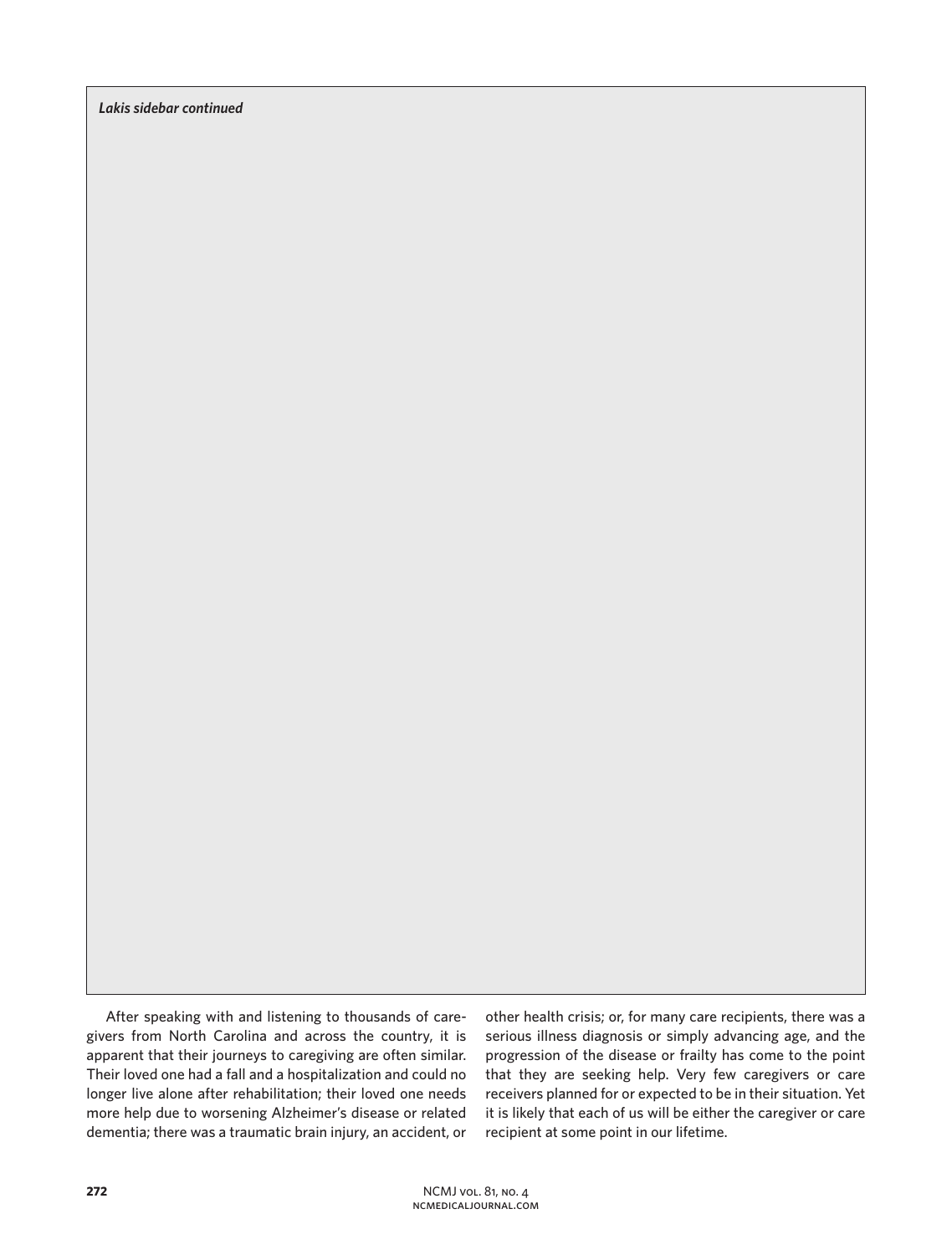

## **The Financial Impact of Caregiving**

In addition to the significant emotional toll reported by caregivers, there is also often a financial toll. The majority of caregivers provide this assistance without any payment for their services. There are very limited situations in which family members—particularly parents and caregivers of children with complex medical needs—are paid by state and federal programs for hours of assistance to a loved one, but for family and friend caregivers of older adults, this funding is often not available.

According to a 2016 national AARP study, more than three in four (78%) family caregivers incurred out-of-pocket costs as a result of caregiving (Figure 2) [5]. This study found that caregivers spent, on average, nearly \$7,000 on caregiving expenses that included home modifications, paid care at home, and transportation [5]. To cover caregiving expenses, family caregivers reported tapping into personal savings (30%), reducing retirement savings contributions (16%), or dipping into existing retirement savings (11%) to cover outof-pocket caregiving costs [5]. Those caring for an adult with dementia reported nearly twice the out-of-pocket costs of those caring for someone who does not have dementia [5].

When caregivers are facing financial needs, they often turn to federal and state-funded programs. There is often confusion between Medicaid and Medicare and what help their loved one can receive. These programs are designed to cover medical needs, and the majority of daily caregiving tasks are custodial and not medical in nature.

North Carolina has several Medicaid waivers that allow the state to deliver its own Medicaid-funded programs in a way that differs from the standard federal program. These

programs may have unique eligibility requirements that are more conducive to assisting both the caregiver and care recipient with serious illness, physical disability, and intellectual and developmental disabilities. Supports from these waiver programs can be provided as an alternative to out-ofhome placements for individuals who would typically need this higher level of care. For more information about NC Medicaid, caregivers should contact the county Department of Social Services in which the care recipient lives.

About 2 million North Carolinians are enrolled in Medicare, with about 18% of these enrollees under age 65 and qualified based on disability [6]. It is possible to be dually eligible for both Medicare and Medicaid. For more information about Medicare, caregivers should contact the North Carolina Department of Insurance's Medicare and Seniors' Health Insurance Information Program (SHIIP) at 855-408-1212.

### **Resources for Caregiver Support**

Research has demonstrated that there are positive approaches that can help caregiver health and well-being. The Family Caregivers Alliance recommends the following potential strategies that can be adopted where caregivers interact with health care and be paid for with private or public funds: 1) an assessment of family caregiver needs that leads to a care plan with support services; 2) caregiver education and support programs; 3) respite to reduce caregiver burden; 4) financial support to alleviate the economic stress of caregiving; and 5) primary care interventions that address caregiver needs [4]. There are local public and private services based on these positive approaches available to help ease caregiver burden and offer limited support. Most of the services are offered at no cost to the caregiver, but there may be waiting lists or additional eligibility requirements.

Three specific programs for caregivers administered by the NC DHHS Division of Aging and Adult Services include the Family Caregiver Support Program, Project CARE, and the North Carolina Lifespan Respite Project. The Family Caregiver Support Program, in partnership with the state's 16 Area Agencies on Aging and local partners, provides con-